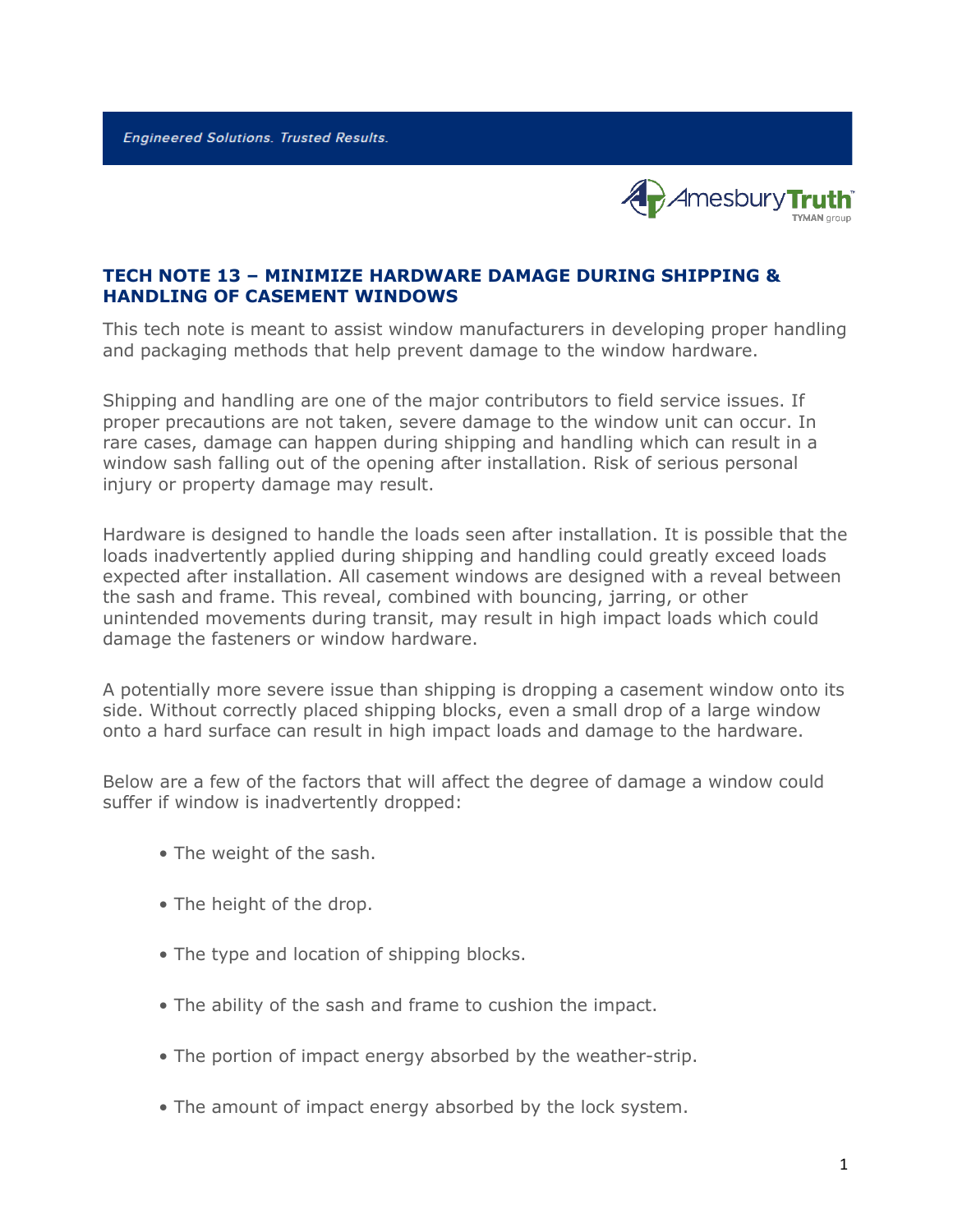• The cushioning effect of external packaging.

AmesburyTruth has developed the following guidelines to minimize shipping and handling damage to the window hardware.

### **Shipping Blocks between the Sash and Frame**

Shipping blocks between the sash and frame near the corners are required to help minimize damage. These shipping blocks will transfer the impact load directly from the sash to the frame instead of transmitting it through the hinges and other hardware. In order for the shipping blocks to work correctly, they must be both rigid enough and large enough to prevent the sash from shifting more than .060 inches within the frame when the window is dropped, bounced, or experiences other unintended movements during transit. AmesburyTruth offers consultation with customers to assist in preparing specifications for appropriate shipping block designs.

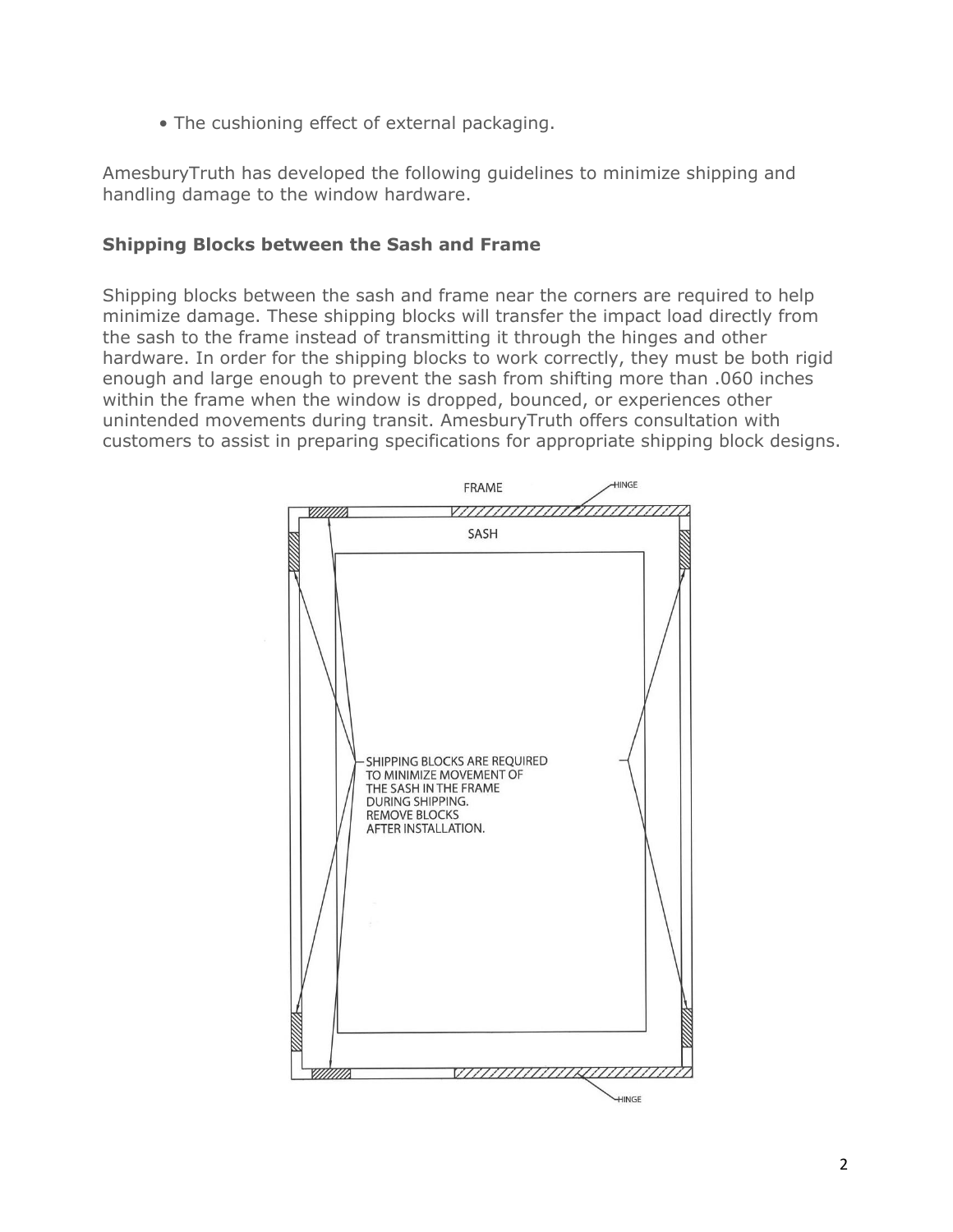# **Shipping Orientation**

AmesburyTruth recommends that casement windows are shipped in their upright position (sill down). In this orientation, the hinges have their highest resistance to impact loads.

# **Drop Testing**

AmesburyTruth highly recommends that window manufacturers test their casement windows for resistance to shipping and handling damage. AmesburyTruth understands that manufacturers may already have their own testing procedures in place to anticipate this damage; however, the following guidelines may help manufacturers who currently do not have their own test protocols.

Select the largest and heaviest window size offered. Pick a unit with dimensions giving the largest hinge cavity (tallest frame & shortest sash) that tolerances will allow.

- Insert shipping blocks in appropriate locations.
- Position the closed and locked window with the lock side down on a rigid floor (preferably concrete).
- Raise the head of the window to the test height and drop it to the floor. The test height specification should be established by the window manufacturer to meet their needs. AmesburyTruth recommends a window manufacture should consider a test height of at least 6 inches to prevent damage from drops that are quite likely to occur in the field.
- Raise the window to its upright position on the floor (with the sill on the floor, the sash will not be able to fall far if damage has occurred).
- Open it carefully and inspect for damage to the hardware. Look for:
- A broken, bent, or loose hinge stud.
- A hinge arm disconnected or partially unsnapped from the stud.
- Loose screws.
- A bent hinge track.